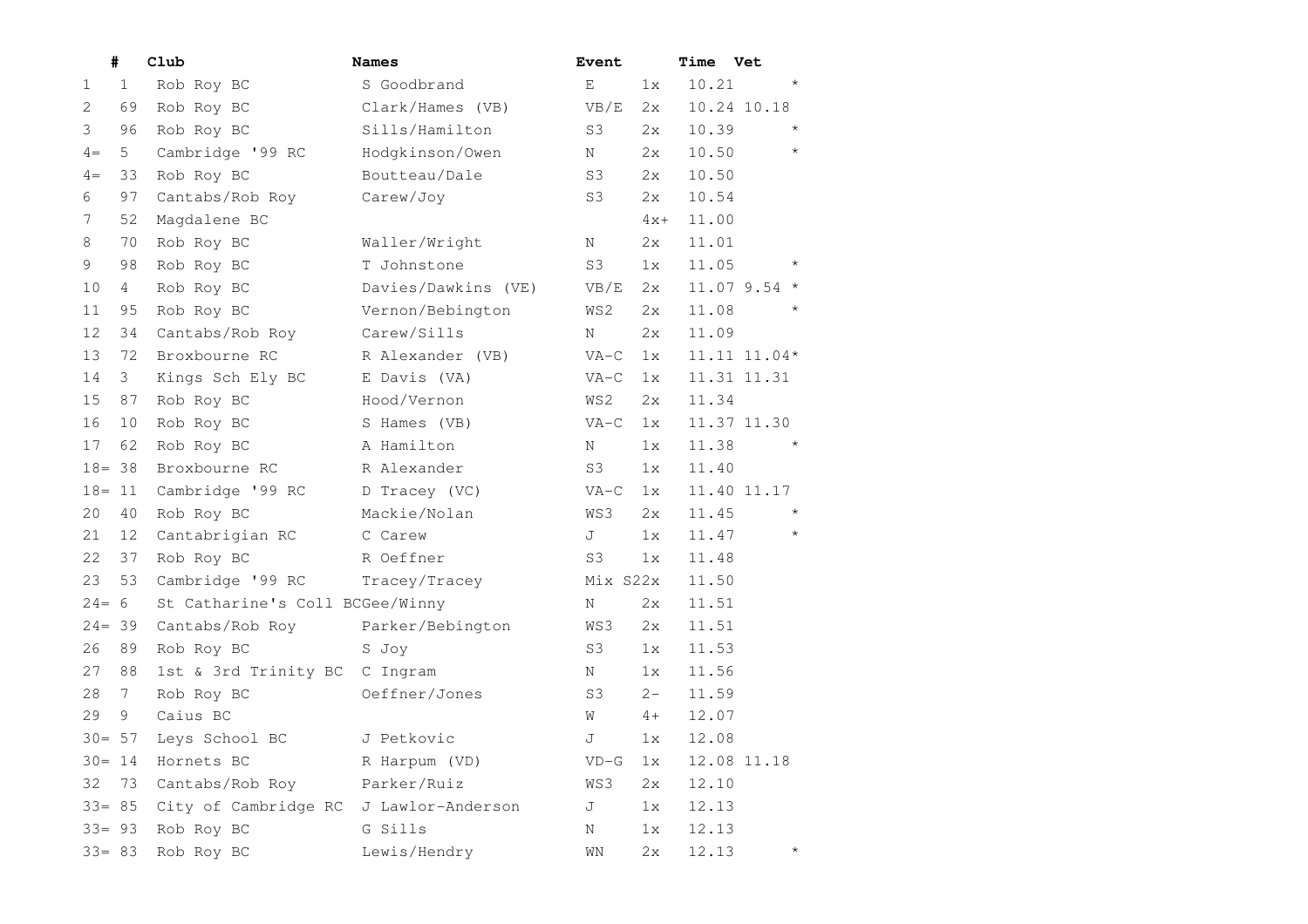| $36 = 42$ |    | Kings Sch Ely BC             | J Dale (VE)                | $VD-G$ | 1x    |       | 12.15 11.02  |
|-----------|----|------------------------------|----------------------------|--------|-------|-------|--------------|
| $36 = 92$ |    | Rob Roy BC                   | A Bebington                | WS2    | 1x    | 12.15 | $\star$      |
| $38 = 74$ |    | Leys School BC               | J Petkovic                 | N      | 1x    | 12.18 |              |
| $38 = 91$ |    | Rob Roy BC                   | A Vernon                   | WS2    | 1x    | 12.18 |              |
| 40        | 54 | Magdalene BC                 | Heffer/Daley/Probert       | S3     | $2+$  | 12.23 | $\star$      |
| 41        | 55 | Rob Roy BC                   | <b>B</b> Laurent           | S3     | 1x    | 12.26 |              |
| 42        | 46 | Kings Sch Ely BC             | D Palmer                   | J16    | 1x    | 12.31 | $\star$      |
| $43 = 23$ |    | Rob Roy BC                   | K Mackie                   | WS3    | 1x    | 12.34 | $* =$        |
| $43 = 24$ |    | Rob Roy BC                   | C Nolan                    | WS3    | 1x    | 12.34 | $x^* =$      |
| 45        | 22 | Rob Roy BC                   | SM Hood                    | WS3    | 1x    | 12.35 |              |
| 46        | 63 | Rob Roy BC                   | M Harbour                  | Ν      | 1x    | 12.36 |              |
| 47        | 64 | Rob Roy BC                   | SM Hood                    | WS2    | 1x    | 12.37 |              |
| 48        | 15 | Rob Roy BC                   | D Crawley                  | Ν      | 1x    | 12.38 |              |
| 49        | 41 | Kings Sch Ely BC             | S Horncastle/Miller        | J16    | 2x    | 12.39 |              |
| 50        | 90 | Cantabrigian RC              | N Wells                    | J      | 1x    | 12.46 |              |
| 51        | 66 | Rob Roy BC                   | TW Davies (VG)             | $VD-G$ | 1x    |       | 12.47 10.38* |
| 52        | 58 | Leys School BC               | E Steward                  | J      | 1x    | 12.50 |              |
| 53        | 28 | Cantabrigian RC              | H Parker                   | WJ     | 1x    | 12.52 | $^\star$     |
| 54        | 21 | Rob Roy BC                   | A Laycock                  | WS3    | 1x    | 12.53 |              |
| 55        | 76 | Magdalene BC                 | A Schultz                  | Ν      | 1x    | 12.54 |              |
| 56        | 45 | St Catharine's Coll BCB Lees |                            | Ν      | 1x    | 12.55 |              |
| 57        | 25 | Rob Roy BC                   | E Ruiz                     | WS3    | 1x    | 12.58 |              |
| 58        | 36 | Magdalene BC                 | Ballard/Schultz/Probert S3 |        | $2+$  | 13.00 |              |
| 59        | 43 | Rob Roy BC                   | <b>B</b> Jones             | Ν      | 1x    | 13.02 |              |
| 60        | 13 | Rob Roy BC                   | Gudgin/Mitchell            | WЕ     | $2 -$ | 13.03 |              |
| 61        | 48 | Rob Roy BC                   | Bottrill/Vaughan           | WΝ     | 2x    | 13.12 |              |
| 62        | 16 | Rob Roy BC                   | P Shiels                   | Ν      | 1x    | 13.16 |              |
| 63        | 59 | Leys School BC               | E Steward                  | Ν      | 1x    | 13.18 |              |
| 64        | 20 | Oundle RC                    | W Parker (VF)              | $VD-G$ | 1x    |       | 13.20 11.41  |
| 65        | 27 | Kings Sch Ely BC             | T Knowles (J15)            | J16    | 1x    | 13.21 |              |
| $66 = 77$ |    | Rob Roy BC                   | E Ruiz                     | WS2    | 1x    | 13.23 |              |
| $66 = 8$  |    | Magdalene BC                 | Gardner/Reynolds/BullivaS3 |        | $2+$  | 13.23 |              |
| $66 = 30$ |    | Kings Sch Ely BC             | Macey/Bradbury             | J14    | 2x    | 13.23 |              |
| 69        | 56 | Leys School BC               | W Beresford-Davies         | J      | 1x    | 13.28 |              |
| 70        | 17 | Rob Roy BC                   | N Cutler                   | Ν      | 1x    | 13.38 |              |
| 71        | 82 | Leys School BC               |                            | J      | $4x+$ | 13.46 |              |